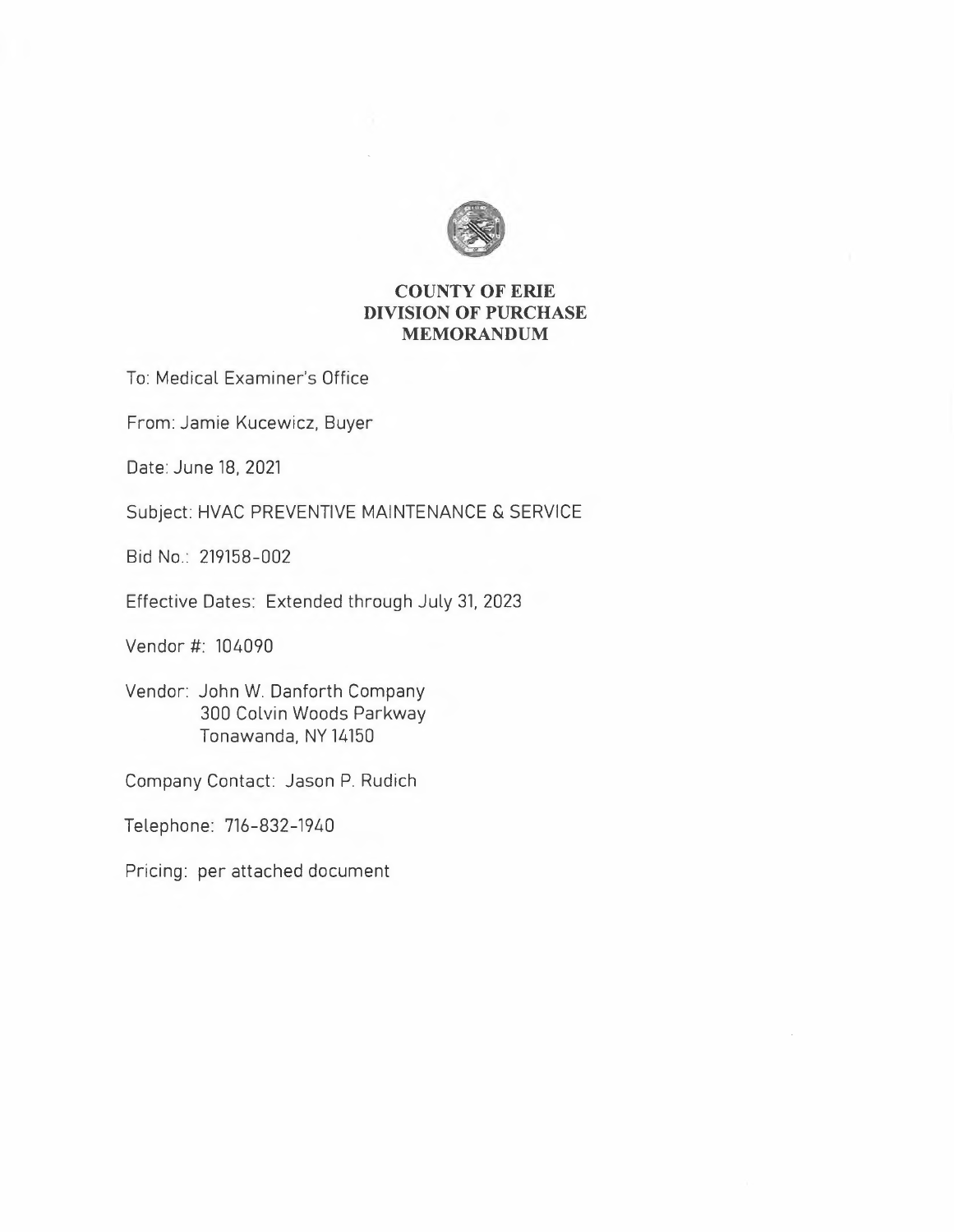

**DIVISION OF PURCHASE** VALLIE M. FERRARACCIO **DIRECTOR** 

June 11, 2021

John W. Danforth Company 300 Colvin Woods Parkway Tonawanda, NY 14150 Attn: Jason P. Rudich

Re: Bid #219158-002 - "HVAC Preventive Maintenance & Service"

Dear Mr. Rudich:

The County of Erie wishes to extend this agreement for an additional term, through July 31, 2023, under the same prices, terms and conditions as the original agreement.

Extension is provided for per paragraph 26, Page 5 of 6 of the "Instructions to Bidders". This offer is for your immediate consideration and acceptance. Please indicate below whether you agree to extend or do not wish to extend. Please respond within seven days upon receipt of this request.

After approval and execution by the County, a fully signed copy will be returned to you for your files.

| _Yes, I agree to extend        | No, I do not wish to extend                                                  |
|--------------------------------|------------------------------------------------------------------------------|
| Company Name: John W. Danforth |                                                                              |
|                                | Representative (Please print): Jason Rudich Title: Vice President-Estimating |
| Signature:                     | 17/202<br>Date:                                                              |
| Sincerely,                     |                                                                              |
| James D. Kucewicz<br>Buyer     | Vallie M. Ferraraccio<br>Director of Purchase<br>DATE                        |

RATH BUILDING . 95 FRANKLIN STREET . BUFFALO, N.Y. . 14202 . OFFICE: (716) 858-6395 . FAX: (716) 858-6465 . WWW.ERIE.GOV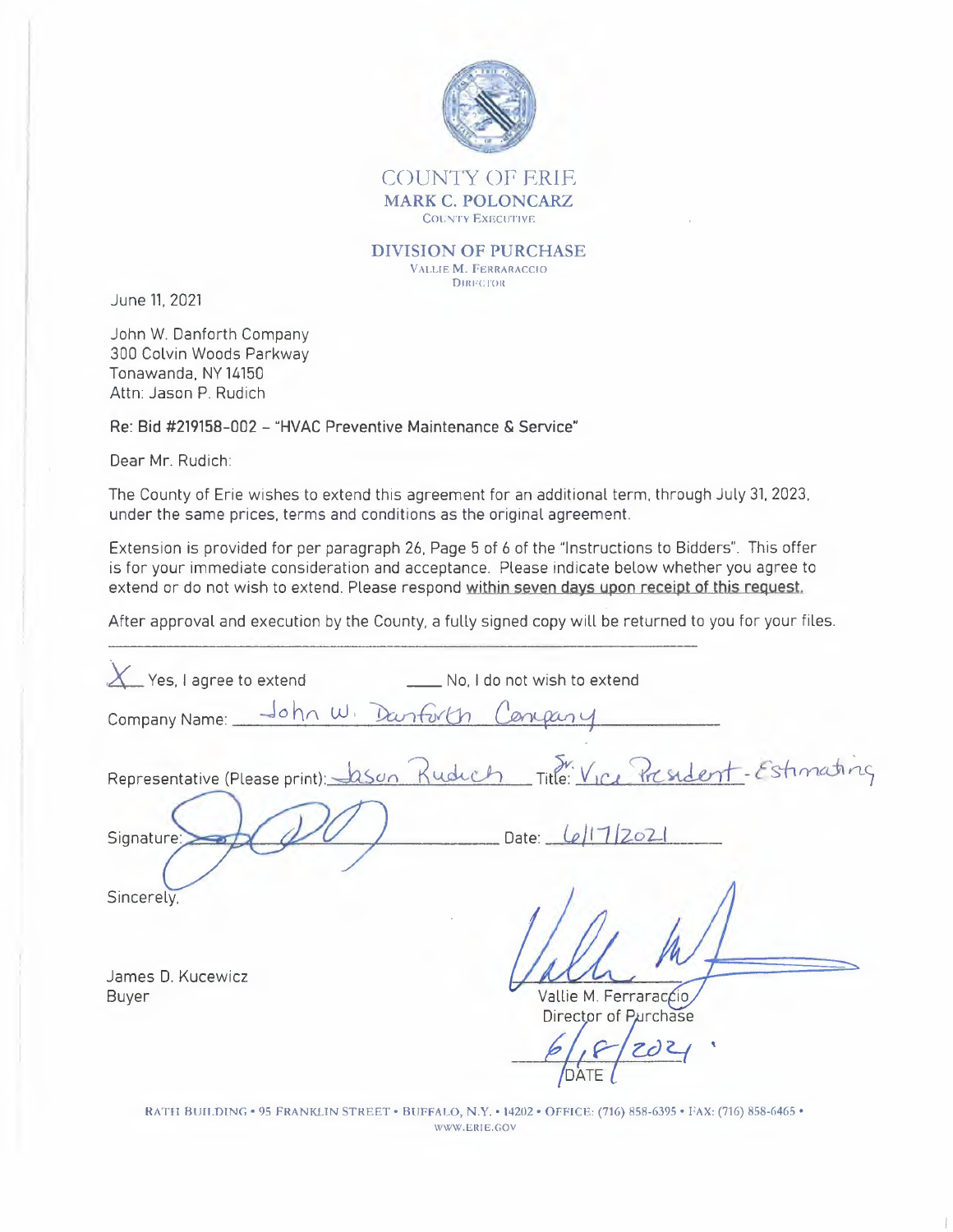

### **MARK C POLONCARZ COUNTY EXECUTIVE**

### **DIVISION OF PURCHASE**

### **INVITATION TO BIO**

Bids. as stated below, will be received and publicly opened by the Division of Purchase in accordance with the attached specifications.

### **Bids should be submitted to:**

County of Erie Division of Purchase Attention: JAMES D. KUCEWICZ, BUYER, 716-858-6336 95 Franklin Street. Room 1254 Buffalo, New York 14202-3967

## **FAX BIOS ARE ACCEPTABLE 716-858-6465**

**NOTE: All bids MUST indicate the following.** 

BID NUMBER: 219158-002

OPENING DATE. JUL Y *22* 2019 TIME 2:30 PM

FOR- HVAC PREVENTIVE MAINTENANCE & SERVICE

# NAME OF BIDDER: John W. Danforth Company NAME OF BIDDER: John W. Danforth Company

If you are submitting other Invitations to Bid, each bid must be enclosed in a separate envelope

Followmg EXHIBITS *are* attached to and made a part of the bid specifications, and part of any agreement entered into pursuant to this Invitation to Bid-

- $\frac{X}{X}$  EXHIBIT "A" Assignment of Public Contracts<br> $\overline{X}$  EXHIBIT "B" Purchases by Other Local Gove
- EXHIBIT "B" Purchases by Other Local Governments or Special Districts
- EXHIBIT "C" Construction/Reconstruction Contracts<br>
EXHIBIT "D" Bid Bond (Formal Bid)
- 
- EXHIBIT "E" Bid Bond (Informal 81d)
- \_X \_\_ EXHIBIT "EP" Equal Pay Certification
- EXHIBIT "F" Standard Agreement
- EXHIBIT "G" Non-Collusive Bidding Certification
- EXHIBIT "H" MBE/ WBE Commitment
- EXHIBIT "IC" Insurance
- EXHIBIT "P" & EXHIBIT "PBI" Performance Bond
- X EXHIBIT "PW" NYS Prevailing Wage

"Rov. 7,95) cree county office building in Franklin STREET bulls N.G. NEW YORK 14202 (716) 898-6105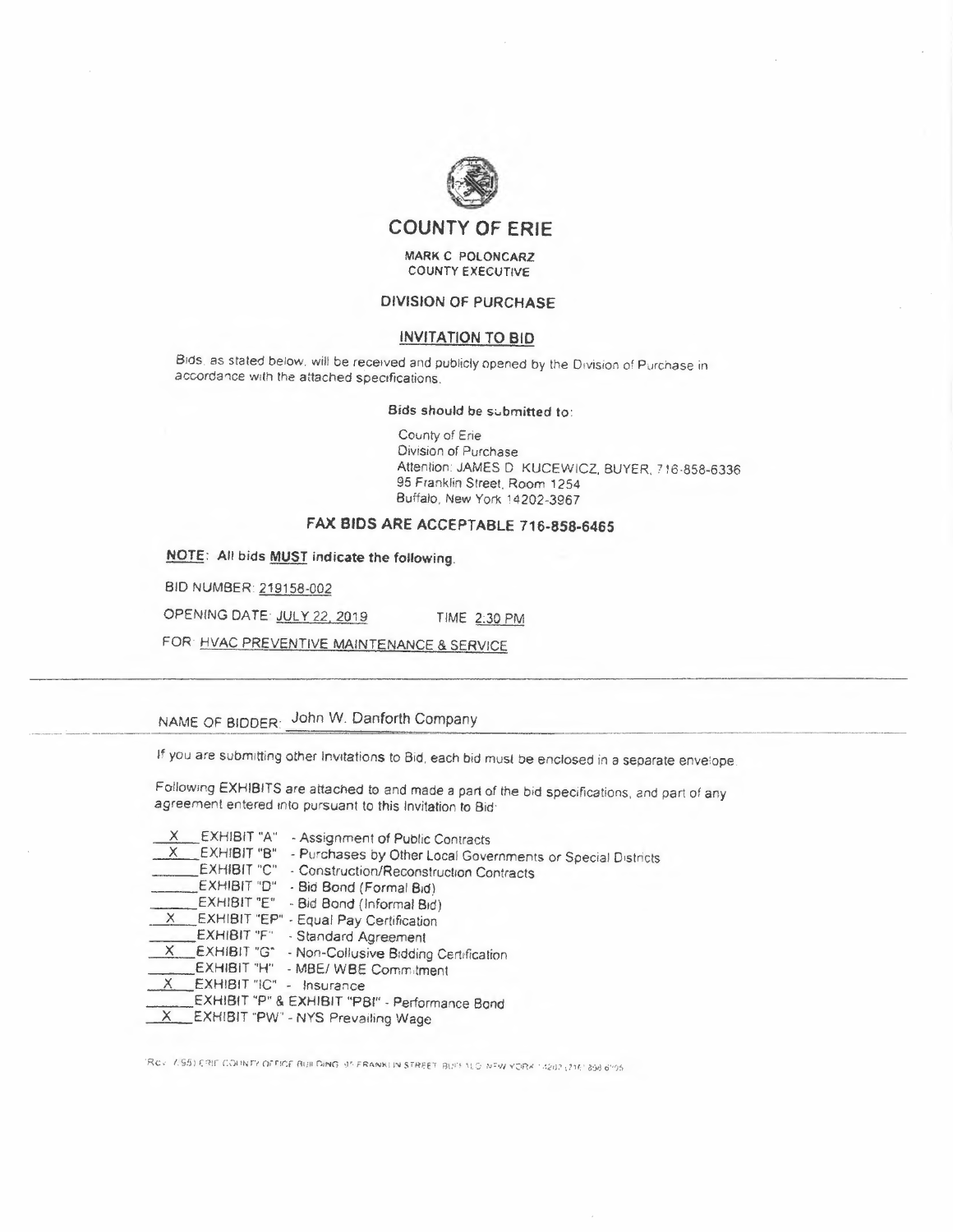EXHIB,T "G"

## **County of Erie DIVISION OF PURCHASE NON-COLLUSIVE BIDDING CERTIFICATION**

By submission of this bid each bidder and each person signing on benalf of any bidder certifies, and in the case of a joint bid each party thereto certifies as to its own organization, under penalty of perjury, that to the best oí his knowledge and belief.

(1) the prices in this bid have been arrived at independently without collusion, consultation, communication, or agreement, for the purpose of restricting competition, as to any matter relating to such prices with any other bidder or any competitor:

(2) unless otherwise required *by* law, the prices which have been quoted in thrs b,d have not been knowingly disclosed by the bidder and will not knowingly be disclosed by the bidder prior to opening, directly or indirectly, to any other bidder or to any competitor; and

(3) no attempt has been made or w,11 be made by the bidder to induce any other persoo partnership *or*  corporation to submit or not to submit a bid for the purpose of restricting competition.

**NOTICE**  (Penal Law, Section 210.45)

IT IS A CRIME. PUNISHABLE AS A CLASS A MISDEMEANOR UNDER THE LAWS OF THE STATE OF NEW YORK. *FOR* A PERSON, IN AND BY A WRITTEN INSTRUMENT. TO KNOWINGLY MAKE A FALSE STATEMENT OR TO MAKE A FALSE STATEMENT OR TO MAKE A STATEMENT WHICH SUCH PERSON DOES NOT BELIEVE TO BE TRUE

### **BID NOT ACCEPTABLE WITHOUT FOLLOWING CERTIFICATION:**

Affirmed under penalty of perjury this  $\frac{12}{t}$  day of July [2019]

TERMS NET 30 DELIVERY DATE AT DESTINATION 7/12/19

**FIRM NAME John W. Danforth Company** 

ADDRESS 300 Colvin Woods Parkway

| Tonawanda, NY                                    |  |
|--------------------------------------------------|--|
| <b>AUTHORIZED SIGNATU</b>                        |  |
| TYPER HALLE OF AUTURISTIC MILLINUSE 19800 Pudich |  |

TYPED NAME OF AUTHORIZED SIGNATURE Jason P. Rudich

| <b>TITLE</b> Vice President | TELEPHONE NO. (716) 832-1940 |  |
|-----------------------------|------------------------------|--|
|                             |                              |  |

*:~e•,* 4/1í93i

ERIE COUNTY OFF·CE BUILDING. 25 FRANKLIN STREET BUFFALO, NEW YORK 14202 (716) 858-5395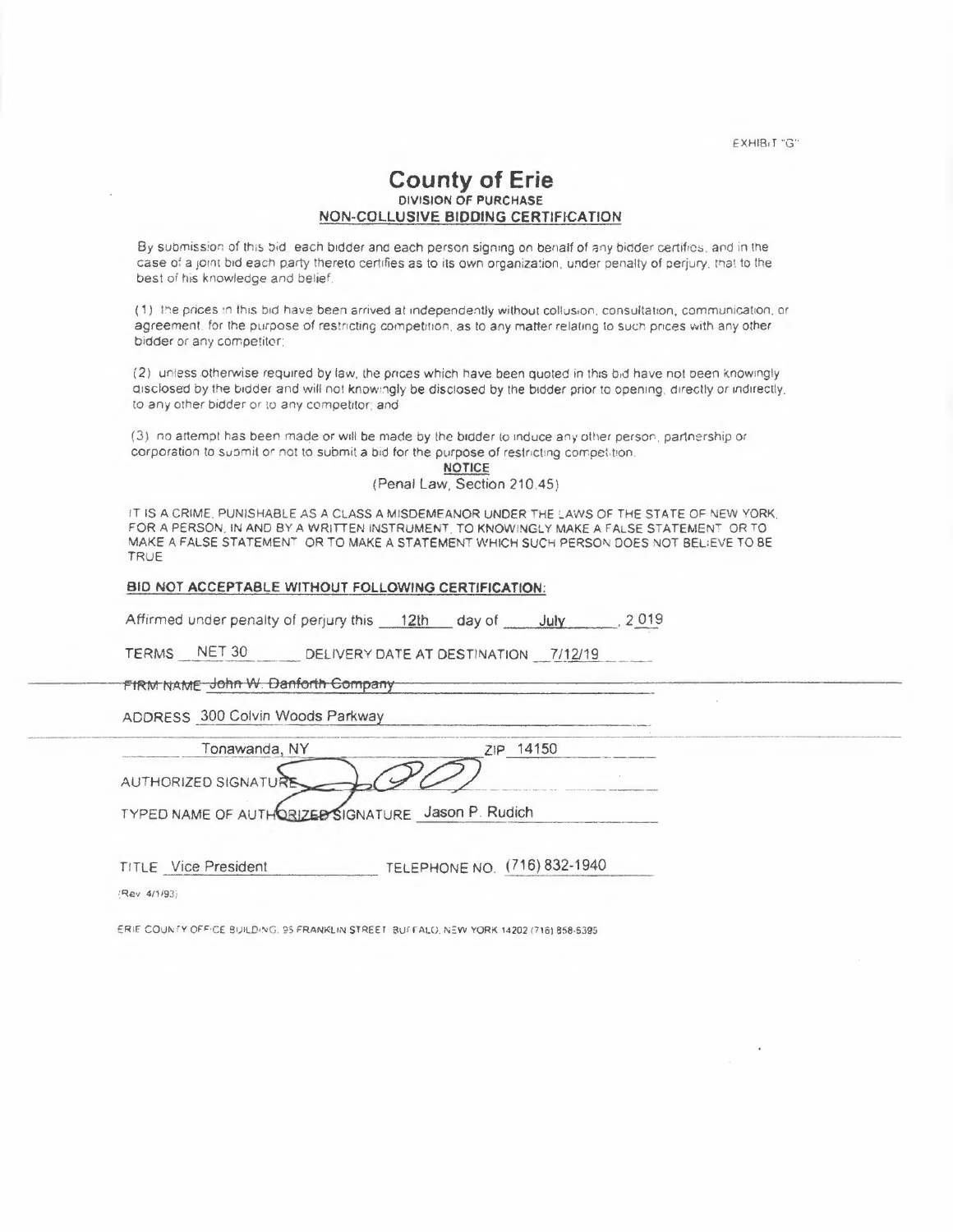# County of Erie<br>DIVISION OF PURCHASE<br>BID SPECIFICATIONS BID NO. 219158-002

| $r^{\nu}$ Ent<br>۰., | <b>OUA</b><br>$\mathcal{D}_\alpha$<br>$\Gamma\{\overline{\Gamma}\gamma$ | M | CATALOG NO./DESCRIPTION                                    | <b>UNIT</b><br>PRICE | <b>TOTAL</b><br>PRICE |
|----------------------|-------------------------------------------------------------------------|---|------------------------------------------------------------|----------------------|-----------------------|
|                      |                                                                         |   | Vendor to provide preventive maintenance on HVAC equipment |                      |                       |
|                      |                                                                         |   | at the Erie County Department of Social Services           |                      |                       |
|                      |                                                                         |   | 2875 Union Road, Cheektowaga, NY 14227                     |                      |                       |
|                      |                                                                         |   | per the attached specifications.                           |                      |                       |
|                      |                                                                         |   |                                                            |                      |                       |
|                      |                                                                         |   | Term of contract is August 1, 2019 through July 31, 2021   |                      |                       |
|                      |                                                                         |   |                                                            |                      |                       |
|                      |                                                                         |   | For questions in regard to the specifications of this bid  |                      |                       |
|                      |                                                                         |   | please contact Mary Ellen Brockmyre at (716) 585-6709      |                      |                       |
|                      |                                                                         |   |                                                            |                      |                       |
|                      |                                                                         |   |                                                            |                      |                       |
|                      |                                                                         |   |                                                            |                      |                       |
|                      |                                                                         |   |                                                            |                      |                       |
|                      |                                                                         |   |                                                            |                      |                       |

N for bid results should be submitted in writing or faxed to<br>ERIE COUNTY DIVISION OF PURCHASE Freedom of Information Officer 95 Franklin Street, Rm 1254

Buffalo, NY 14202 FAX # 716/858-6465

NAME OF BIDDER John W. Danforth Company

(Rev 9/95)<br>ERIE COUNTY OFFICE BUILDING, 95 FRANKLIN STREET, BUFFALO, NEW YORK 14202 (716) 858-6395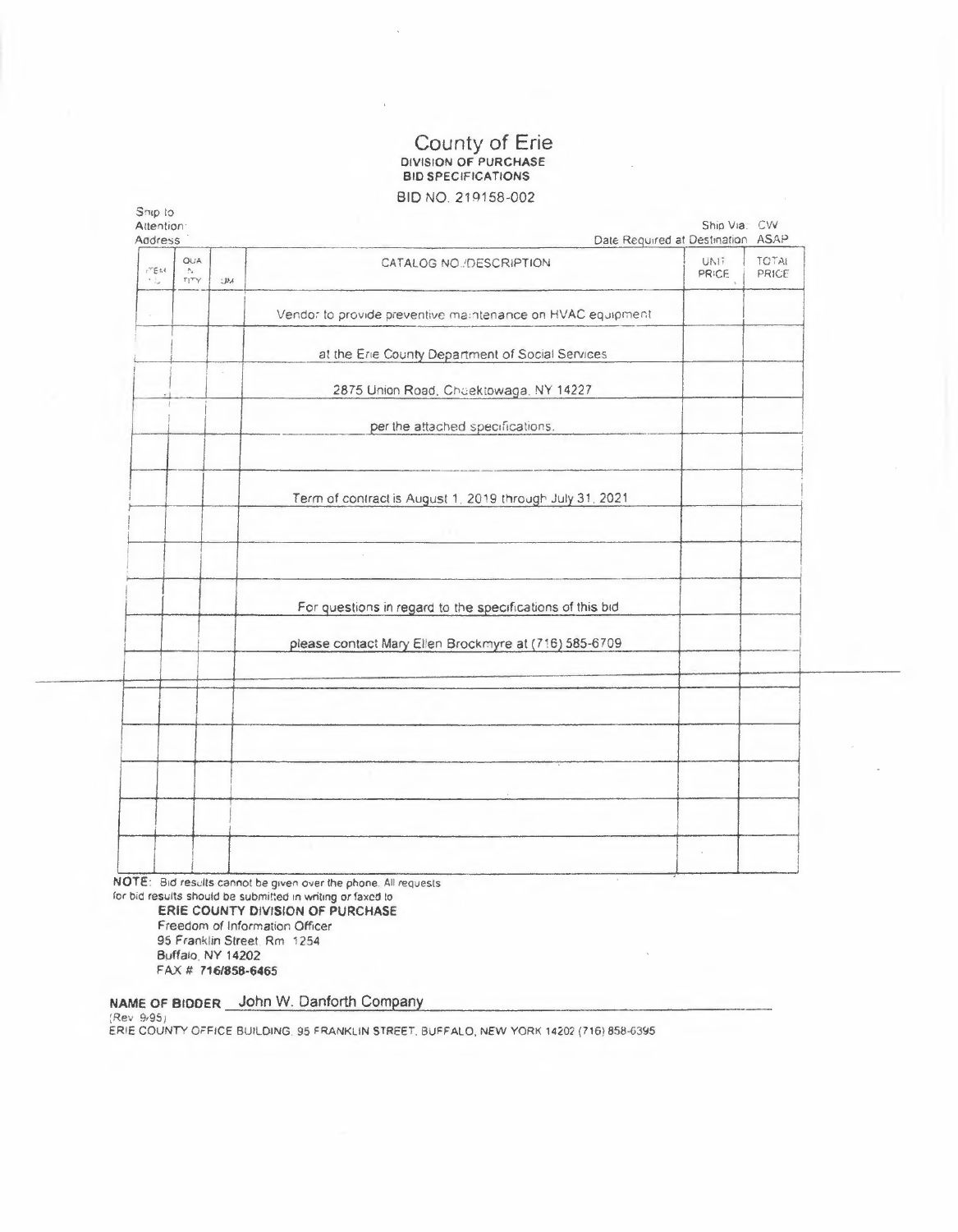### **SPECIFICATIONS**

To include four inspections per year at which time all listed equipment will be serviced in accordance with the manufacturer's specifications. All filters to be replaced with Extended Pleated Filters. Belts ro be replaced, and Condenser Coils cleaned annually. Heat Pumps to be serviced Semi Annually in accordance with the manufacturer's specifications. All filters to be replaced at each visit and electricals and condensation components serviced.

### **Spring**

- All Filters will be replaced with premium Extended Surface Pleated Filters
- All belts will be replaced and adjusted per manufacturers specifications
- Check suction and discharge pressures on all compressors
- Check compressor oil level
- Tighten contactor terminals.
- Check general condition of all equipment
- Lubricate all bearings as required
- Check refrigerant charge
- Check all evaporator fan/blower wheels for proper rotation and operation
- Check condenser fans for proper operation
- Check all evaporator fan/blower belts and pulleys for excessive wear

### **Summer**

- RTU Filters will be replaced with premium Extended Surface Pleated Filters
- Condenser Coils will be cleaned and all dirt and Cottonwood Removed to maximize efficiency
- Check general condition of all equipment
- Check all evaporator fan/blower wheels for proper operation
- Check condenser fans for proper operation
- Visually check system for leaks and oily spots.
- Inspect economizer/outdoor air damper.

### **Fall**

- Filters will be replaced with premium Extended Surface Pleated Filters
- Clean all burners and heat exchanger for rust and/or corrosion.
- Remove any soot from Fire side of burner
- Clean and adjust pilot flame
- Check automatic ignition system.
- Check blower assembly
- Check all gas pressures
- Adjust air/fuel ratio of burners
- Check wiring and terminals for discoloration
- All doors and covers will be completely secured using all hardware supplied with units (and/or screws)
- Check all thermostats
- Remove all unused parts from roof
- Check all evaporator fan/blower belts and pulleys for excessive wear

### **Winter**

- RTU Filters will be replaced with premium Extended Surface Pleated Filters
- Heating operation will be verified, and heat stages confirmed
- Inspect for excess snow blocking exhaust and intakes
- Verify unit covers and secure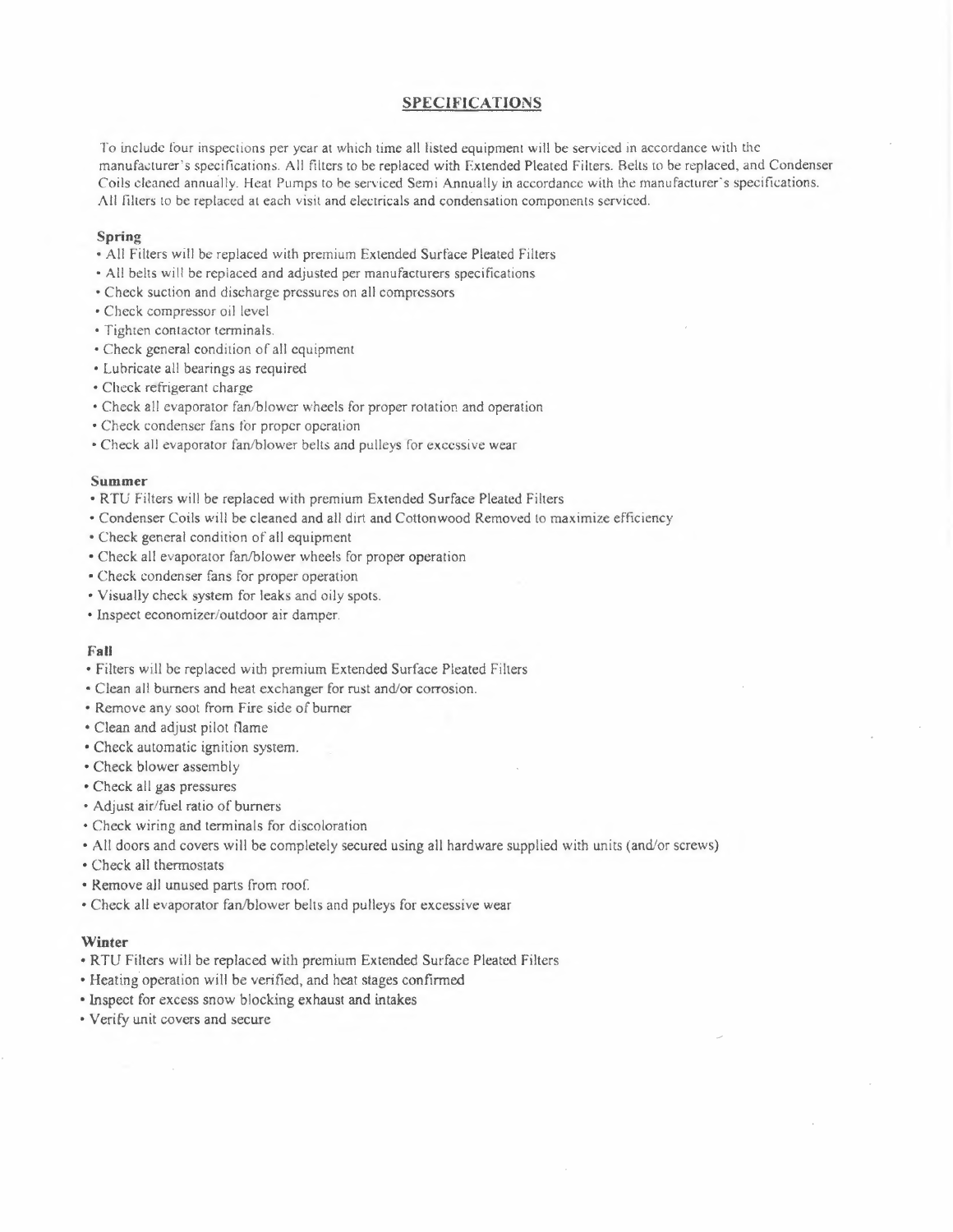**PREVENTIVE MAINTENANCE:** Cooling PM lo be donc in spring, heating PM in fall. Job labor and travel labor required to clean, align, calibrate, tighten, adjust and lubricate equipment. These activities are intended to extend equipment lile and assure proper operating conditions and efficiencies. Typical activities include:

• Cleaning fans, electrical contacts, burner orifices, passages and nozzles, pilots and ignitors, cooling tower baffles, basins, sumps and floats, chillers, compressor and boiler tubes, brush coil surfaces, etc.

• Aligning belt drives, drive couplings, air fins, etc.

• Calibrating safety controls, temperature and pressure controls, etc.

• Tightening electrical connections, mounting bolts, pipe clamps, refrigerant piping fittings, damper sections, etc.

• Adjusting belt tension, fan RPM, burner fuel/air ratios, gas pressure. set point of controls and limits, compressor cylinder unloaders. damper close off. sump floats, etc.

• Lubricating motors, fan and damper bearings, valve stems, damper linkages, fan vane linkages, cte.

**REPORTING:** Should system upgrades, corrective measures. or repairs be indicated during inspections, a report will be furnished to the owner with the recommendations and a price estimate, based on the out-of-contract pricing below. No additional work will be performed without approval of the owner or owner's agent.

**EMERGENCY SERVICE:** Any emergency/on-call service needed will be billed at the out-of-contract pricing below. Travel time and on-site labor are only labor charges that may be billed.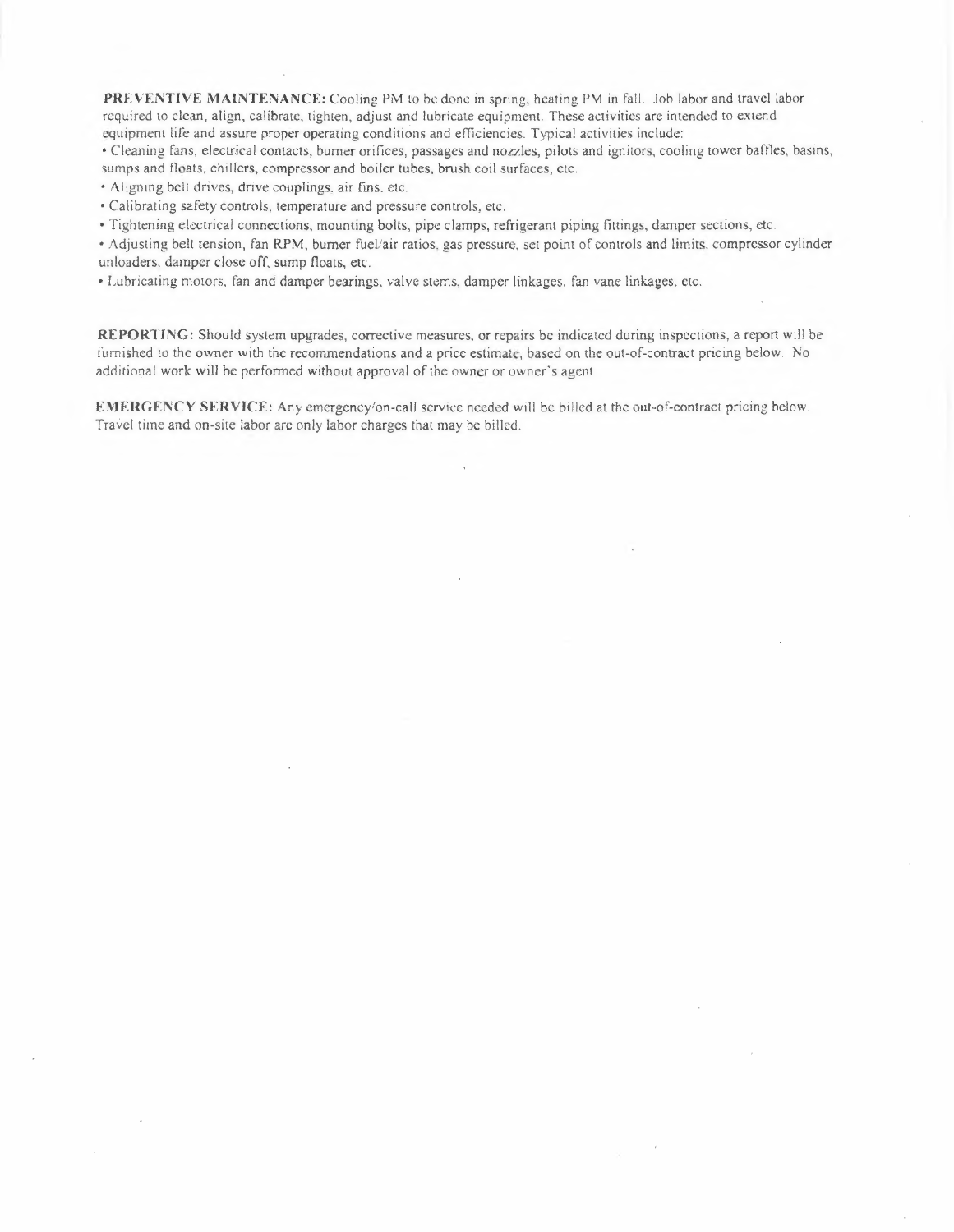|                |            |      |                    |            | MECHANICAL EQUIPMENT TO BE COVERED |                           |                           |                                        |                                          |
|----------------|------------|------|--------------------|------------|------------------------------------|---------------------------|---------------------------|----------------------------------------|------------------------------------------|
| Qty            | Equipment  | Make | Model              | <b>RTG</b> | Loc                                | <b>WINTER</b>             | <b>SPRING</b>             | SUMMER                                 | <b>FALL</b>                              |
| 3              | <b>RTU</b> | York | ZE048H12B4C1AAA1A1 | 4T         | #9                                 | Operational<br>Inspection | Preventive<br>Maintenance | Condenser Coil<br>Cleaning             | Preventive<br>Maintenance                |
| $\overline{2}$ | <b>RTU</b> | York | PCG4A240752X1      | 2T         | #9                                 | Operational<br>Inspection | Preventive<br>Maintenance | Condenser Coil<br>Cleaning             | Preventive<br>Maintenance                |
| $\overline{2}$ | RTU        | York | ZE036H10B4C1AAA1A1 | 31         | #14-19                             | Operational<br>Inspection | Preventive<br>Maintenance | Condenser Coll<br>Cleaning             | Preventive<br>Maintenance                |
| $\overline{2}$ | <b>RTU</b> | York | ZE048H12B4C1AAA1A1 | 4T         | #14-19                             | Operational<br>Inspection | Preventive<br>Maintenance | Condenser Coil<br>Cleaning             | Preventive<br>Maintenance                |
| $\overline{2}$ | <b>RTU</b> | York | ZF120N24R4B1AAA1A2 | <b>10T</b> | #14-19                             | Operational<br>Inspection | Preventive<br>Maintenance | Condenser Coil<br>Cleaning             | Preventive<br>Maintenance                |
| 1              | <b>RTU</b> | York | ZE036H10B4C1AAA1A1 | 3T         | #14-19                             | Operational<br>Inspection | Preventive<br>Maintenance | Condenser Coil<br>Cleaning             | Preventive<br>Maintenance                |
| $\overline{2}$ | <b>RTU</b> | York | ZE060H12B4C1AAA1A1 | 5T         | #14-19                             | Operational<br>Inspection | Preventive<br>Maintenance | Condenser Coil<br>Cleaning             | Preventive<br>Maintenance                |
| 1              | <b>RTU</b> | York | ZE060H12B4C1AAA1A1 | 5T         | #20                                | Operational<br>Inspection | Preventive<br>Maintenance | Condenser Coil<br>Cleaning             | Preventive<br>Maintenance                |
| 1              | <b>RTU</b> | York | ZE036H10B4C1AAA1A1 | 3T         | $#23 - 24$                         | Operational<br>Inspection | Preventive<br>Maintenance | Condenser Coil<br>Cleaning             | Preventive<br>Maintenance                |
| 1              | <b>RTU</b> | York | ZE060H12B4C1AAA1A1 | 5T         | #23-24                             | Operational<br>Inspection | Preventive<br>Maintenance | Condenser Coil<br>Cleaning             | Preventive<br>Maintenance                |
| 1              | <b>RTU</b> | York | ZE048H12B4C1AAA1A1 | 4T         | #23-24                             | Operational<br>Inspection | Preventive<br>Maintenance | Condenser Cail<br>Cleaning             | Preventive<br>Maintenance                |
| 2              | <b>RTU</b> | York | ZF210N30P4B1AAA1A1 | 17.5T      | #30-33                             | Operational<br>Inspection | Preventive<br>Maintenance | Condenser Coil<br>Cleaning             | Preventive<br>Maintenance                |
| 1              | <b>RTU</b> | York | ZF150N18R4B1BAA1A1 | 12.5T      | #30-33                             | Operational<br>Inspection | Preventive<br>Maintenance | Condenser Coil<br>Cleaning             | Preventive<br>Maintenance                |
| $\mathbf{1}$   | <b>RTU</b> | York | ZF120N24R4B1AAA1A2 | 107        | #30-33                             | Operational<br>Inspection | Preventive<br>Maintenance | Condenser Coil<br>Cleaning             | Preventive<br>Maintenance                |
| $\mathbf{1}$   | <b>RTU</b> | York | ZF090N18R4B1AAA1A2 | 7.5T       | #30-33                             | Operational<br>Inspection | Preventive<br>Maintenance | Condenser Coil<br>Cleaning             | Preventive<br>Maintenance                |
| 1              | <b>RTU</b> | York | ZE060H12B4C1AAA1A1 | 5T         | #30-33                             | Operational<br>Inspection | Preventive<br>Maintenance | Condenser Coil<br>Cleaning             | Preventive                               |
| $\mathbf{1}$   | <b>RTU</b> | York | ZE036H10B4C1AAA1A1 | 3T         | #30-33                             | Operational<br>Inspection | Preventive<br>Maintenance | Condenser Coil<br>Cleaning             | Maintenance<br>Preventive                |
| 2              | <b>RTU</b> | York | ZF210N30P4B1AAA1A1 | 17.5T      | #30-33                             | Operational<br>Inspection | Preventive<br>Maintenance | Condenser Coil                         | Maintenance<br>Preventive                |
| $\mathbf{1}$   | <b>RTU</b> | York | ZF150N18R4B1BAA1A1 | 12.5T      | #30-33                             | Operational<br>Inspection | Preventive<br>Maintenance | Cleaning<br>Condenser Coil<br>Cleaning | Maintenance<br>Preventive<br>Maintenance |

 $\sim 10^6$ 

 $\epsilon$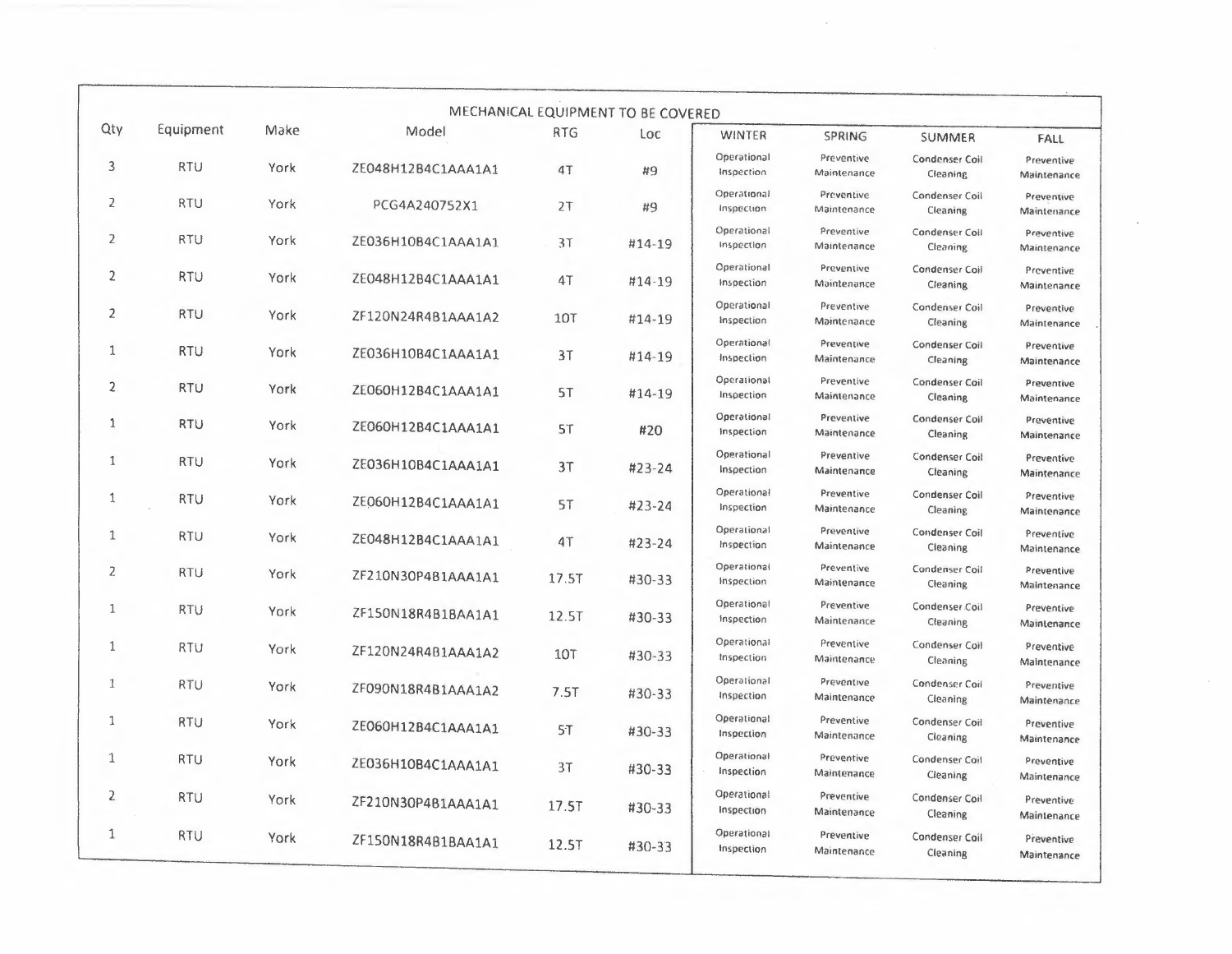| Qty            | Equipment         | Make        | Model                           | <b>RTG</b>     | Loc      | <b>WINTER</b>             | SPRING                    | <b>SUMMER</b>              | FALL                      |
|----------------|-------------------|-------------|---------------------------------|----------------|----------|---------------------------|---------------------------|----------------------------|---------------------------|
| 1              | <b>RTU</b>        | York        | ZF120N24R4B1AAA1A2              | <b>10T</b>     | #30-33   | Operational<br>Inspection | Preventive<br>Maintenance | Condenser Coil<br>Cleaning | Preventive<br>Maintenance |
| $\mathbf{1}$   | <b>RTU</b>        | York        | ZF090N18R4B1AAA1A2              | 7.5T           | #30-33   | Operational<br>Inspection | Preventive<br>Maintenance | Condenser Coil<br>Cleaning | Preventive<br>Maintenance |
| 1              | <b>RTU</b>        | York        | ZE060H12B4C1AAA1A1              | 5T             | #30-33   | Operational<br>Inspection | Preventive<br>Maintenance | Condenser Coll<br>Cleaning | Preventive<br>Maintenance |
| 1              | <b>RTU</b>        | York        | ZE036H10B4C1AAA1A1              | 3T             | #30-33   | Operational<br>Inspection | Preventive<br>Maintenance | Condenser Coil<br>Cleaning | Preventive<br>Maintenance |
| $\mathbf{1}$   | <b>Heat Pump</b>  | York        | YBSH070ER400                    | 6T             | #350-351 |                           | Preventive<br>Maintenance |                            | Preventive<br>Maintenance |
| $\overline{2}$ | <b>Heat Pump</b>  | York        | YBSH060ER400                    | 5T             | #350-351 |                           | Preventive<br>Maintenance |                            | Preventive<br>Maintenance |
| $\mathbf{1}$   | <b>Heat Pump</b>  | York        | YBSH024ER400                    | 2T             | #350-351 |                           | Preventive<br>Maintenance |                            | Preventive<br>Maintenance |
| $\mathbf 1$    | <b>Heat Pump</b>  | York        | YBSH095ER400                    | 7.5T           | #350-351 |                           | Preventive<br>Maintenance |                            | Preventive<br>Maintenance |
| $\mathbf{2}$   | <b>Heat Pump</b>  | York        | YBSH036ER400                    | 4T             | #356     |                           | Preventive<br>Maintenance |                            | Preventive<br>Maintenance |
| 4              | <b>Heat Pump</b>  | York        | YBSH060ER400                    | 5T             | #356     |                           | Preventive<br>Maintenance |                            | Preventive<br>Maintenance |
| $1\,$          | <b>Heat Pump</b>  | York        | YBSH030ER400                    | 2.5T           | #356     |                           | Preventive<br>Maintenance |                            | Preventive<br>Maintenance |
| $\mathbf{1}$   | Heat Pump         | York        | YBSH018ER400                    | 1.5T           | #356     |                           | Preventive<br>Maintenance |                            | Preventive<br>Maintenance |
| $\mathbf 1$    | Heat Pump         | York        | YBSH024ER400                    | 2T             | #356     |                           | Preventive<br>Maintenance |                            | Preventive<br>Maintenance |
|                |                   |             |                                 |                |          |                           |                           |                            |                           |
| Qty            | Equipment         | Size        | Type                            | <b>FILTERS</b> |          | WINTER                    | SPRING                    | <b>SUMMER</b>              | FALL                      |
|                | RTU's             | As Required | <b>Extended Surface Pleated</b> |                |          | X                         | X                         | $\pmb{\times}$             | X                         |
|                | <b>Heat Pumps</b> | As Required | <b>Extended Surface Pleated</b> |                |          |                           | X                         |                            | $\mathsf{X}$              |
|                |                   |             |                                 |                |          |                           |                           |                            |                           |
|                |                   |             |                                 | <b>BELTS</b>   |          |                           |                           |                            |                           |
| Qty            | Equipment         | Make        | Model                           | <b>RTG</b>     | Loc      | <b>WINTER</b>             | SPRING                    | SUMMER                     | FALL                      |
|                | RTU's             | As Required |                                 |                |          |                           |                           |                            | $\chi$                    |

 $\sim$